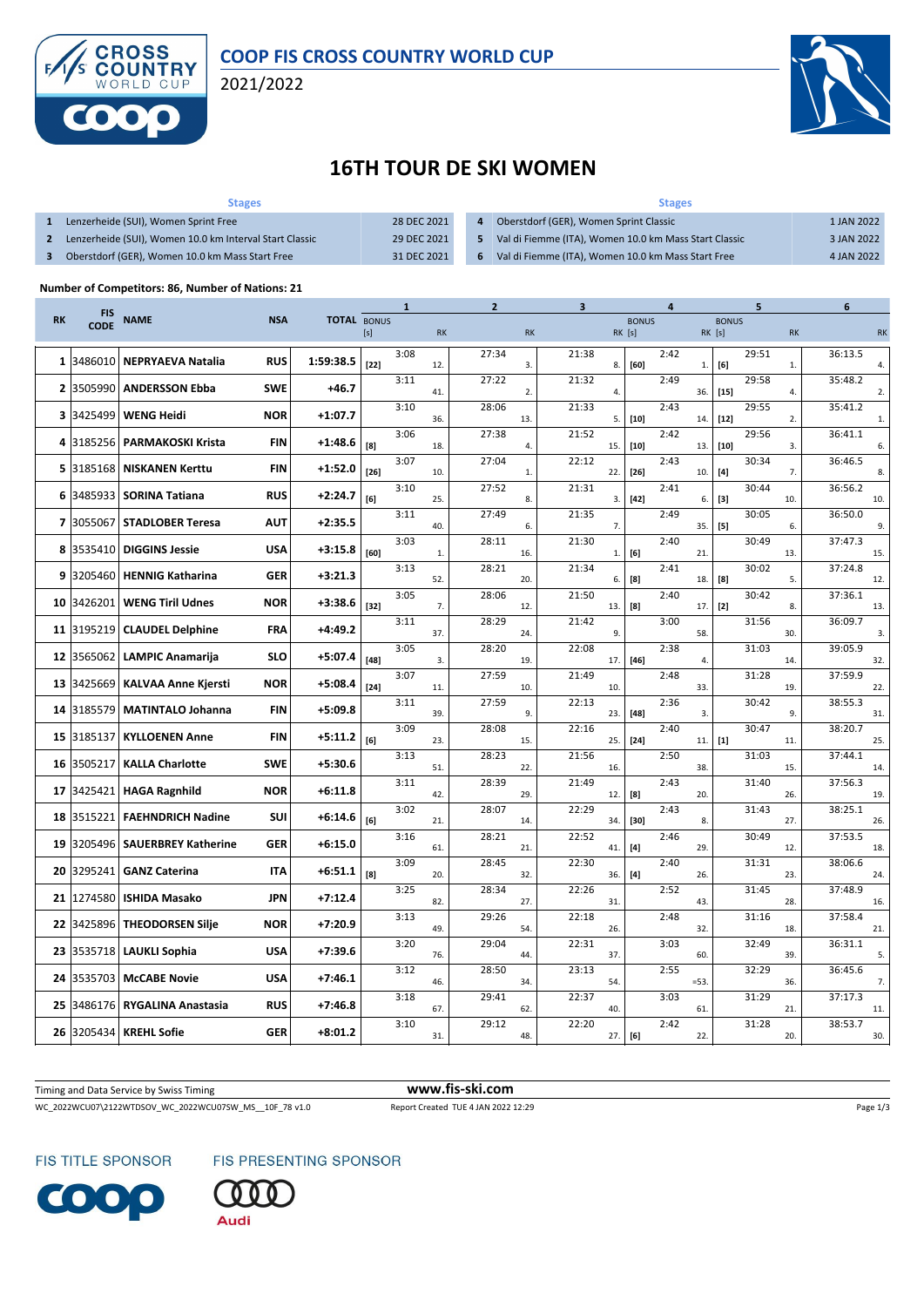

2021/2022



## **16TH TOUR DE SKI WOMEN**

|           | <b>FIS</b>  |                                   |            |                    |        | $\mathbf{1}$ |           | $\overline{2}$ |           | $\mathbf{3}$ |        |              | 4    |        | 5            |           | 6              |
|-----------|-------------|-----------------------------------|------------|--------------------|--------|--------------|-----------|----------------|-----------|--------------|--------|--------------|------|--------|--------------|-----------|----------------|
| <b>RK</b> | <b>CODE</b> | <b>NAME</b>                       | <b>NSA</b> | <b>TOTAL BONUS</b> | [s]    |              | <b>RK</b> |                | <b>RK</b> |              | RK [s] | <b>BONUS</b> |      | RK [s] | <b>BONUS</b> | <b>RK</b> | <b>RK</b>      |
|           | 27 3155324  | <b>JANATOVA Katerina</b>          | <b>CZE</b> | +8:09.7            | [8]    | 3:04         | 16.       | 28:46          | 33.       | 22:35        | 39.    | [6]          | 2:43 | 23.    | 32:29        | 35.       | 38:25.2<br>27. |
| 28        | 3486373     | <b>SMIRNOVA Ekaterina</b>         | <b>RUS</b> | $+8:22.8$          |        | 3:10         | 33.       | 28:51          | 36.       | 22:52        | 42.    |              | 2:53 | 45.    | 32:24        | 34.       | 37:51.3<br>17. |
|           | 29 3195205  | <b>BENTZ Coralie</b>              | <b>FRA</b> | $+8:28.5$          |        | 3:13         | 50.       | 28:30          | 25.       | 22:25        | 30.    |              | 2:54 | 49.    | 32:59        | 42.       | 38:06.0<br>23. |
|           | 30 3205407  | <b>FINK Pia</b>                   | <b>GER</b> | $+8:37.6$          |        | 3:12         | 44.       | 28:57          | 39.       | 22:57        | 47.    | $[4]$        | 2:47 | 30.    | 31:50        | 29.       | 38:37.1<br>28. |
|           | 31 3205651  | <b>LOHMANN Lisa</b>               | <b>GER</b> | $+9:02.8$          |        | 3:16         | 60.       | 28:58          | 42.       | 23:18        | 55.    |              | 2:50 | 39.    | 31:10        | 16.       | 39:09.3<br>33. |
| 32 I      | 3205491     | <b>FRAEBEL Antonia</b>            | <b>GER</b> | $+9:04.8$          |        | 3:17         | 66.       | 28:13          | 17.       | 22:10        | 20.    |              | 2:50 | 40.    | 32:55        | 40.       | 39:18.3<br>34. |
| 33 I      | 3486003     | <b>VASILIEVA Lilia</b>            | <b>RUS</b> | $+9:17.8$          |        | 3:16         | 63.       | 28:28          | 23.       | 22:54        | 44.    |              | 2:53 | 46.    | 31:15        | 17.       | 40:10.3<br>39. |
|           | 34 3195289  | <b>DOLCI Flora</b>                | <b>FRA</b> | $+9:33.1$          |        | 3:16         | 62.       | 29:30          | 55.       | 22:28        | 33.    |              | 2:57 | 56.    | 33:03        | 43.       | 37:57.6<br>20. |
| 35 I      | 3506181     | <b>LINDSTROEM Louise</b>          | <b>SWE</b> | $+10:03.1$         |        | 3:15         | 57.       | 29:21          | 51.       | 22:08        | 18.    | [8]          | 2:43 | 19.    | 31:32        | 24.       | 40:50.6<br>42. |
| 36        | 3295157     | <b>SCARDONI Lucia</b>             | <b>ITA</b> | $+10:46.0$         | $[4]$  | 3:08         | 28.       | 29:05          | 45.       | 22:31        | 38.    | $[4]$        | 2:43 | 28.    | 32:48        | 38.       | 40:17.5<br>40. |
|           | 37 3515238  | <b>HIERNICKEL Lydia</b>           | SUI        | $+11:16.7$         |        | 3:13         | 53.       | 29:14          | 49.       | 22:23        | 29.    |              | 2:58 | 57.    | 33:24        | 45.       | 39:43.2<br>37. |
|           | 38 3425381  | <b>SVENDSEN Anna</b>              | <b>NOR</b> | $+11:45.3$         |        | 3:15         | 59.       | 29:24          | 52.       | 23:06        | 48.    |              | 2:48 | 34.    | 31:31        | 22.       | 41:19.8<br>44. |
|           | 39 3295343  | <b>PITTIN Cristina</b>            | <b>ITA</b> | $+12:16.8$         |        | 3:18         | 69.       | 29:37          | 58.       | 23:08        | 50.    |              | 2:54 | 50.    | 33:13        | 44.       | 39:45.3<br>38. |
| 40        | 3486563     | <b>MATSOKINA Hristina</b>         | <b>RUS</b> | $+12:27.0$         |        | 3:13         | 48.       | 29:07          | 46.       | 23:23        | 56.    | $[4]$        | 2:42 | 27.    | 32:45        | 37.       | 40:59.5<br>43. |
|           | 41 3025001  | <b>VILA OBIOLS Carola</b>         | AND        | $+13:30.5$         |        | 3:21         | 78.       | 29:53          | 64.       | 23:47        | 59.    |              | 3:01 | 59.    | 33:48        | 46.       | 39:19.0<br>35. |
| 42        | 3045076     | <b>YEATON Jessica</b>             | <b>AUS</b> | $+13:43.5$         |        | 3:18         | 68.       | 30:18          | $=66.$    | 23:09        | 51.    |              | 3:07 | 62.    | 34:42        | 49.       | 38:48.0<br>29. |
|           | 43 3506105  | <b>HAGSTROEM Johanna</b>          | <b>SWE</b> | $+14:38.0$         | $[30]$ | 3:03         | 8.        | 29:11          | 47.       | 24:08        | 62.    | $[54]$       | 2:37 | 2.     | 34:50        | 50.       | 41:51.5<br>45. |
| 44        | 3535659     | <b>SONNESYN Alayna</b>            | <b>USA</b> | $+14:54.8$         |        | 3:15         | 58.       | 30:18          | $=66.$    | 23:09        | 52.    |              | 2:51 | 42.    | 35:23        | 51.       | 39:37.3<br>36. |
| 45        | 3305282     | YOKOHAMA Shiori                   | <b>JPN</b> | $+16:26.7$         |        | 3:19         | 74.       | 30:19          | 68.       | 23:09        | 53.    |              | 2:56 | 55.    | 34:18        | 48.       | 42:04.2<br>46. |
|           | 46 3675060  | <b>SHALYGINA Kseniya</b>          | KAZ        | $+16:59.4$         |        | 3:26         | 83.       | 31:19          | 72.       | 24:17        | 63.    |              | 2:54 | 52.    | 34:00        | 47.       | 40:41.9<br>41. |
|           | 3535601     | <b>OGDEN Katharine</b>            | <b>USA</b> | <b>WD</b>          |        | 3:14         | 55.       | 28:51          | 35.       | 22:27        | 32.    | [6]          | 2:44 | 24.    | 32:08        | 31.       | <b>DNS</b>     |
|           | 3427109     | <b>FOSSESHOLM Helene</b><br>Marie | <b>NOR</b> | WD                 | [6]    | 3:09         | 24.       | 29:38          | 59.       | 21:49        | 11.    |              | 2:51 | 41.    | 32:15        | 33.       | <b>DNS</b>     |
|           | 3295322     | <b>COMARELLA Anna</b>             | IΤΑ        | <b>WD</b>          |        | 3:19         | 70.       | 28:54          | 37.       | 22:56        | 45.    |              | 2:53 | 47.    | 31:35        | 25.       | <b>DNS</b>     |
|           | 3295439     | di CENTA Martina                  | IΤΑ        | <b>WD</b>          |        | 3:20         | 77.       | 29:26          | 53.       | 23:37        | 58.    |              | 2:54 | 51.    | 32:11        | 32.       | <b>DNS</b>     |
|           |             | 3486314   KIRPICHENKO Yana        | <b>RUS</b> | WD                 |        | 3:19         | 73.       | 28:36          | 28.       | 23:59        | 61.    |              | 2:55 | $=53.$ | 32:57        | 41.       | <b>DNS</b>     |
|           |             | 3426496   MYHRVOLD Mathilde       | <b>NOR</b> | WD                 | $[54]$ | 3:02         | 2.        | 29:20          | 50.       | 22:12        | 21.    | $[44]$       | 2:41 | 5.     | <b>DNS</b>   |           |                |
|           | 3426200     | <b>WENG Lotta Udnes</b>           | <b>NOR</b> | WD                 |        | 3:10         | 35.       | 28:30          | 26.       | 21:52        | 14.    | $[10]$       | 2:45 | 15.    | <b>DNS</b>   |           |                |
|           | 3205403     | <b>CARL Victoria</b>              | <b>GER</b> | WD                 | $[10]$ | 3:08         | 14.       | 28:04          | 11.       | 22:57        | 46.    |              | 2:48 | 31.    | <b>DNS</b>   |           |                |
|           | 3515087     | van der GRAAFF Laurien            | SUI        | WD                 | $[10]$ | 3:04         | 13.       | 28:59          | 43.       | 22:53        | 43.    | [8]          | 2:46 | 16.    | <b>DNS</b>   |           |                |
|           | 3515321     | KAELIN Nadja                      | SUI        | WD                 |        | 3:14         | 54.       | 29:31          | 56.       | 22:09        | 19.    |              | 2:53 | 44.    | <b>DNS</b>   |           |                |
|           |             |                                   |            |                    |        |              |           |                |           |              |        |              |      |        |              |           |                |

Timing and Data Service by Swiss Timing **www.fis-ski.com**

WC\_2022WCU07\2122WTDSOV\_WC\_2022WCU07SW\_MS\_\_10F\_78 v1.0 Report Created TUE 4 JAN 2022 12:29 Page 2/3

FIS TITLE SPONSOR